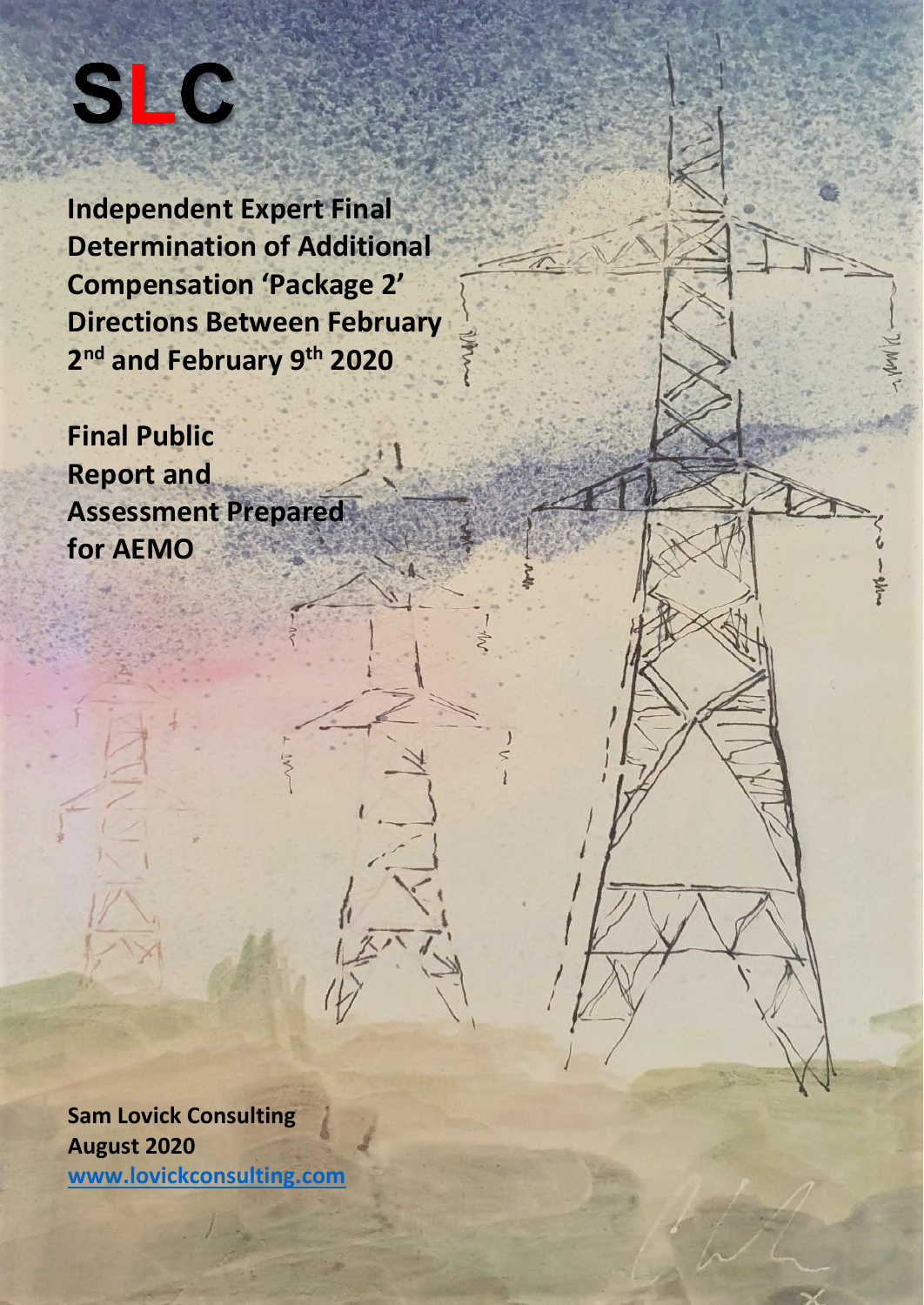

# **Disclaimer**

Sam Lovick Consulting (SLC) has prepared this report exclusively for the use of the party or parties named in the report for the purposes specified in the report. The report must not be used by any person other those parties or persons authorised by those parties, or for other purposes.

The report is supplied in good faith. It reflects the knowledge and expertise of SLC at the time it was prepared. The materials it refers to, or were relied upon in its preparation, are believed by SLC to be reliable and up to date.

No responsibility is accepted for any error of fact or opinion herein. To the extent permitted by law, the report is provided without any warranties, express or implied. SLC does not accept liability for any loss or damage, including without limitation direct, indirect or consequential damages or claims of third parties, that may be caused from use or reliance on this report.

COVER ILLUSTRATION. PYLONS IN THE MIST © CAROLINE LOVICK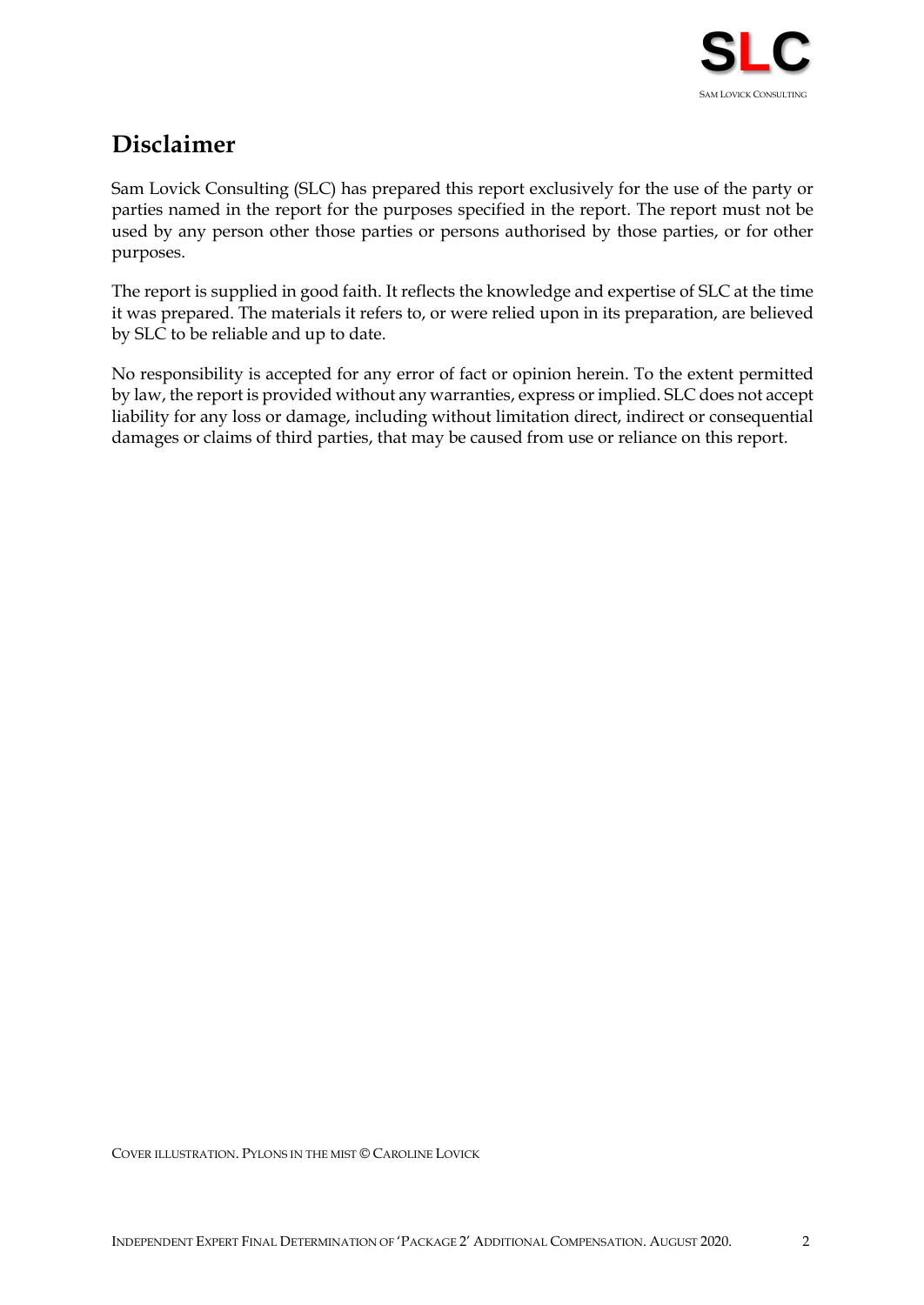

# Table of contents

| 3.2.1 |  |
|-------|--|
| 3.2.2 |  |
| 3.2.3 |  |
|       |  |
|       |  |
|       |  |
| 4.2.1 |  |
| 4.2.2 |  |
| 4.2.3 |  |
| 4.2.4 |  |
|       |  |
| 4.3.1 |  |
| 4.3.2 |  |
|       |  |
|       |  |

## **Tables**

|--|--|--|--|--|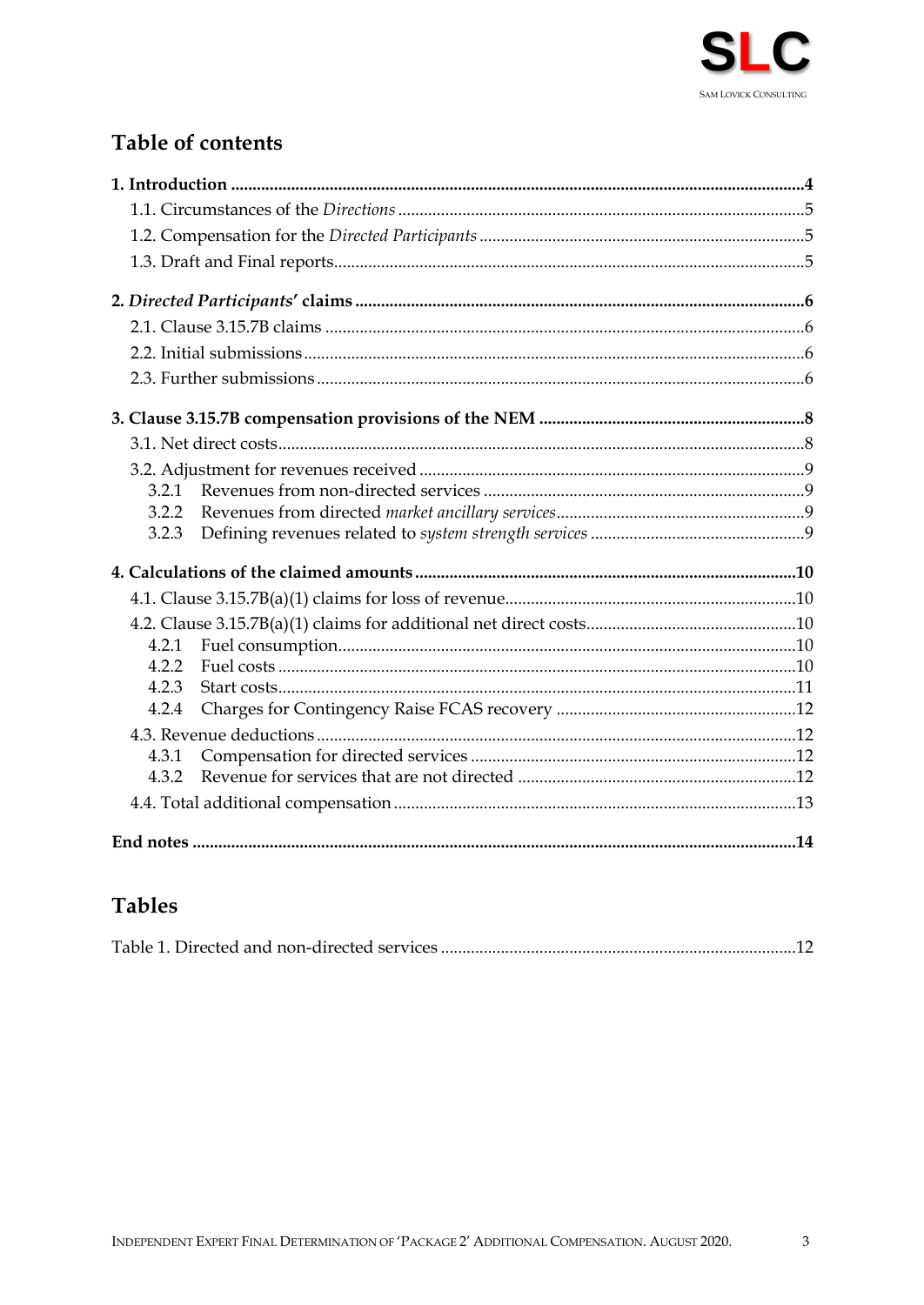

## <span id="page-3-0"></span>**1. Introduction**

This report is prepared for the Australian Energy Market Operator (AEMO) in accordance with the requirements of clause 3.12.3 of the National Electricity Rules<sup>i</sup> (NER).

Sam Lovick Consulting (SLC) was appointed by AEMO as an independent expert to determine clause 3.15.7B additional compensation owing for 'package 2' claims by *Directed Participants* arising from *directions* in South Australia between Friday, 31 January 2020 and Sunday, 9 February 2020. This related to seven *directions* covering periods between 2 February 2020 to 9 February 2020:

- to remain synchronised, follow dispatch targets and enable lower 6 second and lower 60 second frequency control ancillary services (FCAS) from 08:00 hrs 4 February 2020 to 15:10 hrs 4 Feb 2020ii ('Claim A');
- to synchronise, follow dispatch targets and enable raise 6 second, lower 6 second and lower 60 second FCAS from 06:30 hrs 2 February 2020 until 16:30 hrs 2 February 2020 ('Claim 1');
- to remain synchronised and follow dispatch targets from 20:00 hrs 2 February 2020 until 10:30 hrs 3 February 2020 ('Claim 2');
- to synchronise and follow dispatch targets from 04:30 hrs 8 February 2020 until 16:30 hrs 9 February 2020 ('Claim 3');
- to remain synchronised, follow dispatch targets and enable raise 6 second, lower 6 second and lower 60 second FCAS from 08:30 hrs 2 February 2020 until 16:30 hrs 2 February 2020 ('Claim 4');
- to remain synchronised and follow dispatch targets from 11:30 hrs 4 February 2020 until 16:30 hrs 9 February 2020 ('Claim 5'); and
- to remain synchronised, follow dispatch targets and enable raise 6 second, lower 6 second and lower 60 second FCAS from 08:00 hrs 2 February 2020 until 16:30 hrs 2 February 2020 ('Claim 6').

AEMO determined that these were *directions* for *system strength services* and FCAS necessary to maintain the system in a secure operating state. The 7 *directions* covered two different generation companies.

National Electricity Rules Version 132 in operation from 1 January 2020 to 4 March 2020, available at <https://www.aemc.gov.au/sites/default/files/2019-12/NER%20v132%20full.pdf> (last viewed 7 June 2020). Unless otherwise stated, references to clauses within this report refer to this version of the NER.

ii In the Directions Information provided by AEMO, the cancellation time for one of the *directions* was erroneously reported as 15:10 hours 2 February 2020 leading. The directed services were also erroneously described as raise 6 second and raise 60 second respectively.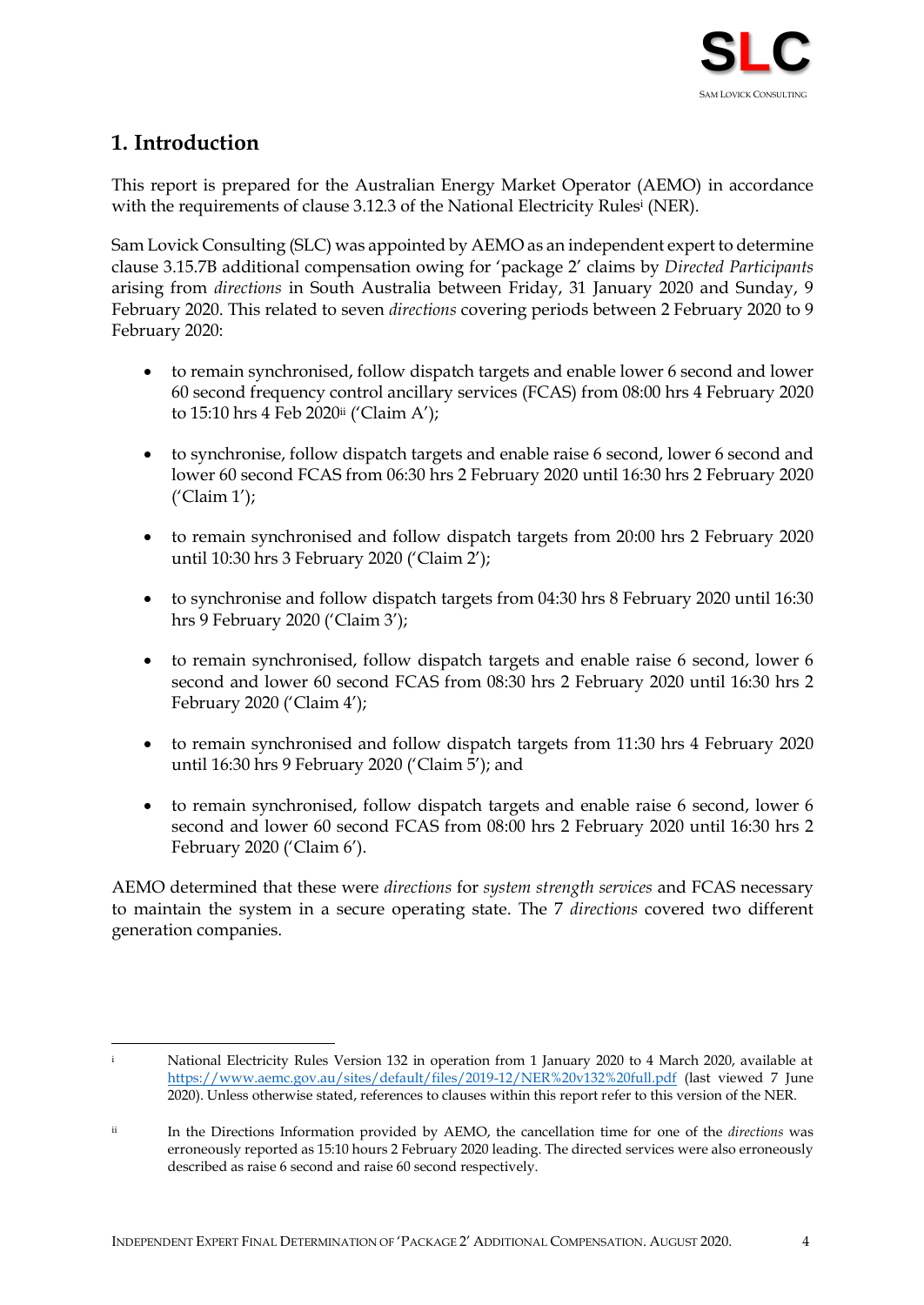

#### <span id="page-4-0"></span>**1.1. Circumstances of the** *Directions*

On Friday 31st January 2020, the Heywood Interconnector tripped when a storm caused the collapse of several 500 KV transmission towers in Western Victoria on the Moorabool to Mortlake and Moorabool to Tarrone transmission lines. As a result of this transmission failure, SA operated as an island with no connection to the rest of the National Electricity Market (NEM). Islanded operation persisted for approximately two weeks until AusNet installed and energised a temporary transmission line allowing SA to re-synchronise with the remainder of the NEM. AEMO was required by its standard operating procedures to issue multiple *directions* to secure the operation of the SA island during this period including those identified above.

#### <span id="page-4-1"></span>**1.2. Compensation for the** *Directed Participants*

AEMO determined compensation for these *directions* under clause 3.15.7, which defines a formula for compensating *Directed Participants* for the provision of *energy* and *market ancillary services* based on the 90th percentile *spot price* or *ancillary service price* over the preceding year. Two of the *directions* extended over two billing weeks. AEMO calculated clause 3.15.7 amounts separately for each billing week. AEMO informed the *Directed Participants* of these compensation amounts.

*System strength services* are neither *energy* nor *market ancillary services* within the NER so there is no formulaic mechanism for determining compensation for its provision. Clause 3.15.7A sets out how compensation to *Directed Participants* for services other than *energy* or *market ancillary services* should be determined. However, clause 3.15.7A(a1) excludes services where the *direction* would have been unnecessary had the *Directed Participants* made a *dispatch bid*.

*Energy*, *system strength services* and, to some degree, FCAS are joint products. Accordingly, had *dispatch bids* for *energy* or FCAS been made for these directed units, there would not have been a need for *directions* for *system strength services*. Accordingly, clause 3.15.7A is not enlivened.<sup>(See</sup> endnote 1)

<span id="page-4-3"></span>The *Directed Participants* sought additional compensation under clause 3.15.7B in respect of the foregoing *directions*. All these claims met the thresholds set out in clause 3.15.7B(c)(1) for referral to an independent expert.

#### <span id="page-4-2"></span>**1.3. Draft and Final reports**

In accordance with clause 3.12.3 (c), we published a draft public report on 15<sup>th</sup> June 2020 and provided draft determinations of compensation to the *Directed Participants* on the same date. We invited the *Directed Participants* to make further submissions. We received several submissions which are addressed in this report. In addition, AEMO provided some revised figures on settlement amounts already paid to *Directed Participants*.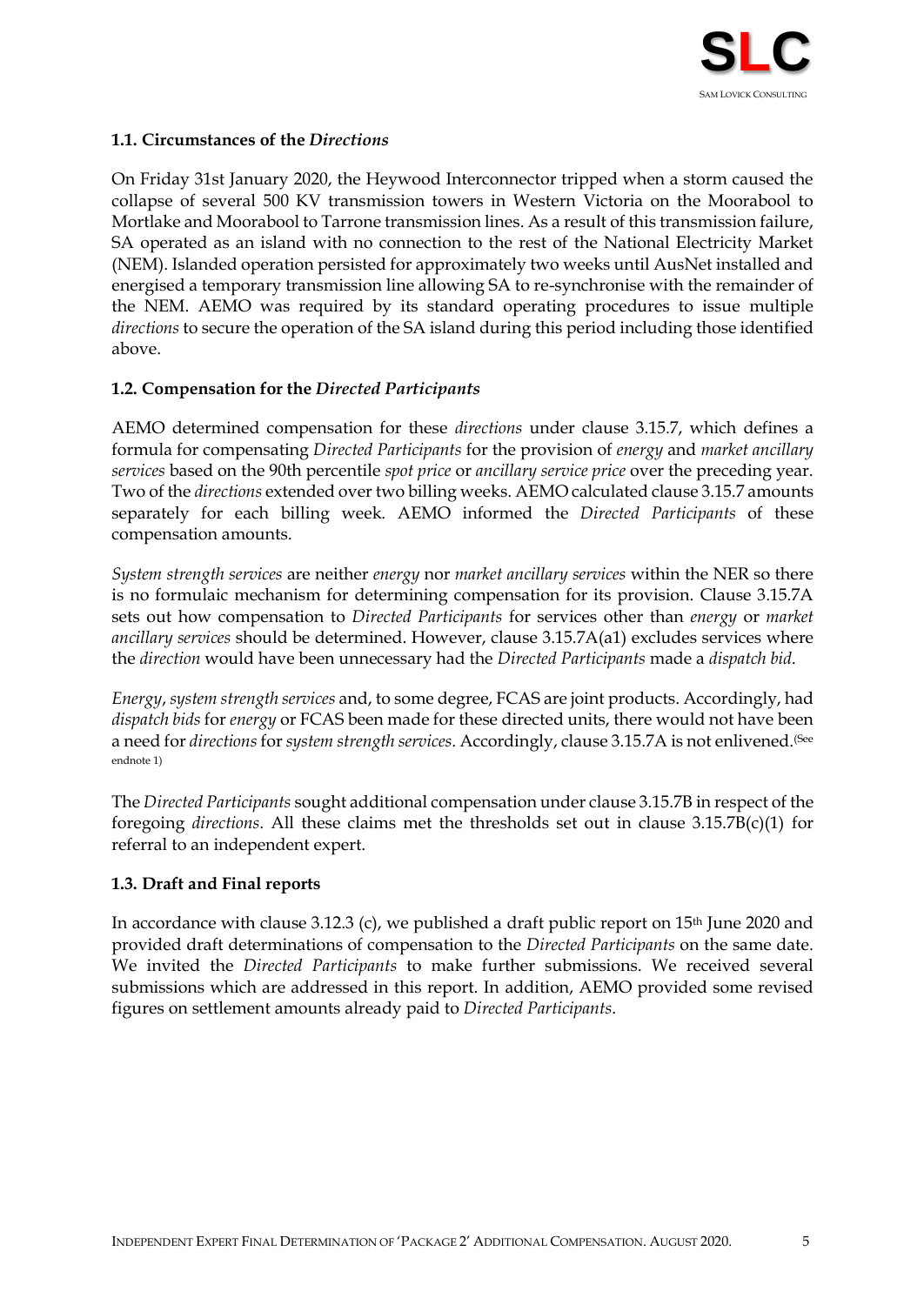

## <span id="page-5-0"></span>**2.** *Directed Participants***' claims**

AEMO provided SLC with details of the clause 3.15.7 compensation to and correspondence with the *Directed Participants* concerning their clause 3.15.7B claims. In addition, SLC called for submissions from the *Directed Participants* as required by clause 3.12.3(c)(2) prior to preparing this report. The *Directed Participants* submitted additional information in support of their claims.

#### <span id="page-5-1"></span>**2.1. Clause 3.15.7B claims**

There were three cost elements to claims related to six of the *directions* (Claims 1-6):

- the costs of purchasing fuel to provide the directed services;
- in two of the claims, the costs of having to start the directed units to be able to provide the directed services; and
- a share of the charges levied by AEMO *market generators* to recover the costs of Contingency Raise FCAS.

For each *direction* they claimed these costs minus the amount of compensation received for directed *energy* calculated according to clause 3.15.7.

There was no claim for start costs in Claim A. In addition, Claim A deducted compensation for directed FCAS, directed *energy*, and revenue from non-directed FCAS from their costs in their final claim.

#### <span id="page-5-2"></span>**2.2. Initial submissions**

Both *Directed Participants* provided within the prescribed time limit in respect of each *direction*, a letter summarising the compensation that was sought, signed by an officer, certifying that data supplied was true and correct as required by clause 3.15.7B(b)(3). They also provided spreadsheets detailing the calculations made to determine the amount of additional compensation. The *Directed Participants* also supplied copies of invoices for fuel supplied covering the periods of the *directions.*

#### <span id="page-5-3"></span>**2.3. Further submissions**

Both *Directed Participants* made submissions in response to the draft report. The submissions did not relate to the calculations of the amounts of compensation but to shortcomings in the requirements of the NER for determining additional compensation in these circumstances.

One *Directed Participant* stated that '*system strength should also be compensated for as well as the associated costs of providing the service*', noting that as '*there is currently no system strength market in the NEM that would allow pricing to be transparently determined [the Directed Participant] believes that the pricing should be based on the cost of provisioning the service in an efficient manner.*'

The *Directed Participant* suggested that the compensation should be linked to the costs of synchronous condensers in South Australia, citing the Australian Electricity Regulator's final decision on the ElectraNet Main Grid System Strength Project contingent funding from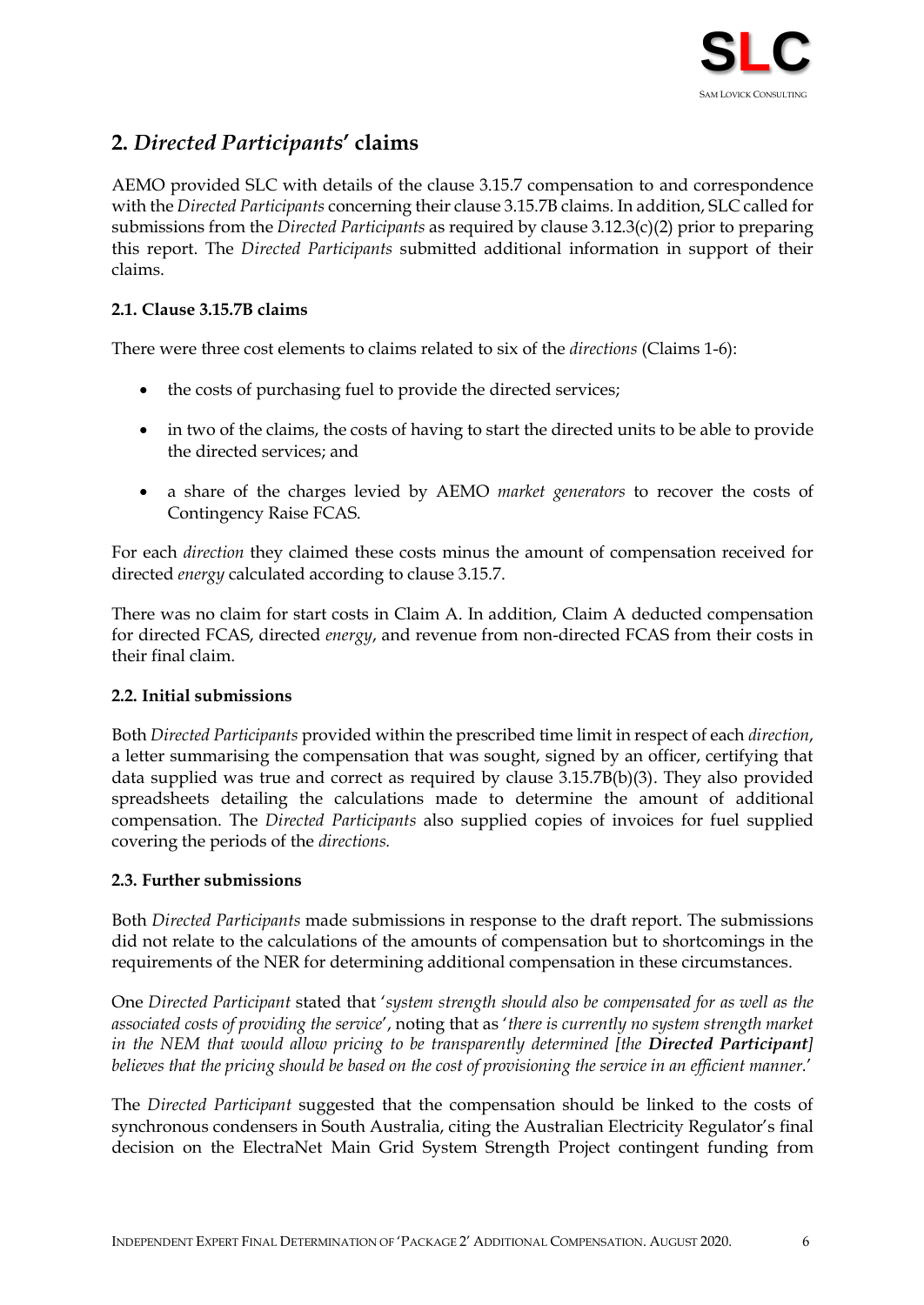

August 2019. iii If *system strength services* could be compensated under clause 3.15.7A, the approach suggested by the *Directed Participant* would be apt. Unfortunately, for the reasons set out in section [1.2,](#page-4-1) clause 3.15.7A(a1) precludes this approach.

The *Directed Participant* also noted that in FY2020 there 2,371 hours of *directions* in South Australia. For close to a quarter of the year, *directions* were in place, many of which were needed to ensure system strength. It clearly is not desirable for the NEM to operate under *directions* for such a large proportion of the time. If *directions* are required so often, it is not appropriate that the rules limit compensation under the additional compensation provisions for *directed services* to what is, in effect, marginal cost. That is the effect of the rules as regards system strength.

Endnot[e 1,](#page-4-3) which was included in the draft report, elaborates on this issue. We have sympathy with the position of the *Directed Participant* and would support future rule changes in respect of system strength which address their concerns.

A second *Directed Participant* noted the practical difficulties in complying with the evidentiary requirements of clause 3.15.7B, particularly fuel costs when fuel may be supplied under a portfolio of different supply contracts, and where fuel supply contracts may be subject to confidentiality agreements. They suggested that a short-term spot price for fuel may be a more sensible metric in additional compensation claims.

It is, of course, important to minimise the costs of making compensation determinations. For the *Directed Participant* that made this observation, the costs of independent expert determination plus the compliance costs incurred by the *Directed Participant* are large in comparison with the overall amount of compensation. However, allowing spot prices as a proxy for fuel costs would run counter the objectives of clause 3.15.7B that aim only to ensure that *Directed Participants* do not incur operating losses. We note their concerns.

iii [https://www.aer.gov.au/system/files/AER%20-%20Final%20Decision%20-%20ElectraNet%20-](https://www.aer.gov.au/system/files/AER%20-%20Final%20Decision%20-%20ElectraNet%20-%20SA%20system%20strength%20contingent%20project%20-%2016%20August%202019.pdf) [%20SA%20system%20strength%20contingent%20project%20-%2016%20August%202019.pdf](https://www.aer.gov.au/system/files/AER%20-%20Final%20Decision%20-%20ElectraNet%20-%20SA%20system%20strength%20contingent%20project%20-%2016%20August%202019.pdf)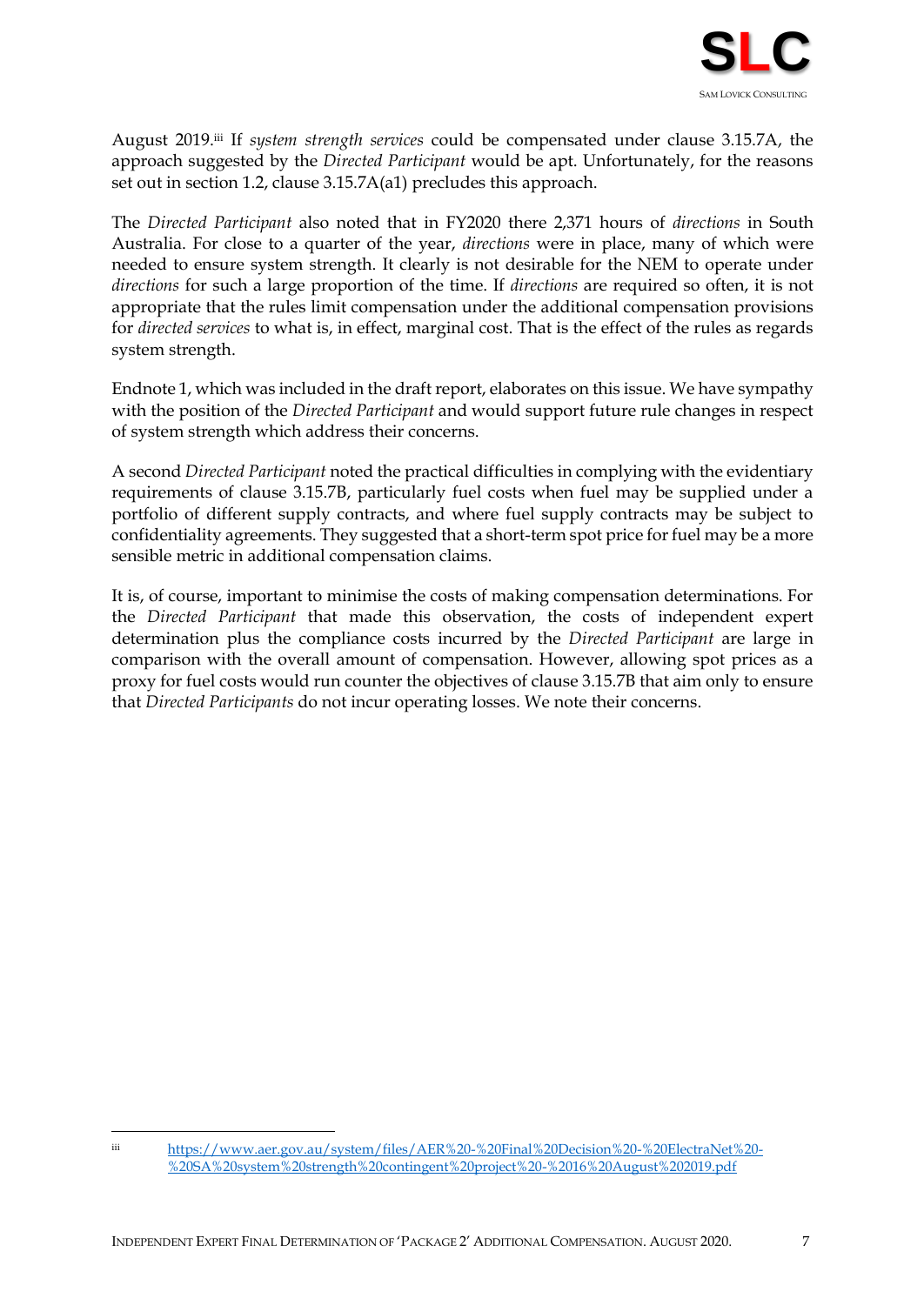

## <span id="page-7-0"></span>**3. Clause 3.15.7B compensation provisions of the NEM**

Clause 3.15.7B compensates *Directed Participants* for (clause 3.15.7B(a)):

- (1) the aggregate of the loss of revenue and additional net direct costs incurred by the *Directed Participant* in respect of a *scheduled generating unit*, *semi-scheduled generating unit* or *scheduled network services*, as the case may be, as a result of the provision of the service under *direction*; less
- (2) the amount notified to that *Directed Participant* pursuant to clause 3.14.5A(g), clause  $3.15.7$ (e) or clause  $3.15.7$ A(f); less
- (3) the aggregate amount the *Directed Participant* is entitled to receive in accordance with clause 3.15.6(c) for the provision of a service rendered as a result of the *direction*.

#### <span id="page-7-1"></span>**3.1. Net direct costs**

Neither generator made a claim for lost revenue under clause 3.15.7B(a)(1), only for additional net direct costs incurred.

'Net direct costs' is not a defined term in the NER, but clause 3.15.7B(a3) sets out, without limitation, seven examples of net direct costs including fuel costs. It is clear from these examples that the term 'net direct costs' encompasses all costs incurred by the *Directed Participant* that would not have been incurred absent the *direction*, and this is the interpretation that has been adopted in the past by independent experts making clause 3.15.7B determinations.

Fuel costs and start costs (which are predominantly fuel related) clearly meet this definition. None of the seven examples of net direct costs in clause 3.15.7B(a3) exactly matches Contingency Raise FCAS recovery charges. Clause 3.15.7B(a3)(6) perhaps comes closest:

other costs incurred in connection with the relevant *generating unit* or *scheduled network services*, where such costs are incurred to enable the *generating unit* or *scheduled network services* to comply with the *direction*.

But it cannot be said that Contingency Raise FCAS recovery charges as such '*enable* the generating unit… to comply with the direction' (emphasis added).

Nevertheless, due to the *direction*, the *Directed Participants* became liable for *trading amounts* under clause 3.15.6A(f) proportional to their *generator energy* in SA as a share of aggregate *generator energy* in SA. There is no exception in clause 3.15.6A(f) for generators that are directed to provide services. If the generators had not been directed, they would not have produced any *generator energy* and would not have been charged for Contingency Raise FCAS recovery. Accordingly, Contingency Raise FCAS recovery is an additional net direct cost; it would not have been incurred absent the *direction*.

AEMO provided settlement data on Contingency Raise FCAS recovery charges which the *Directed Participants* used to determine their compensation claims.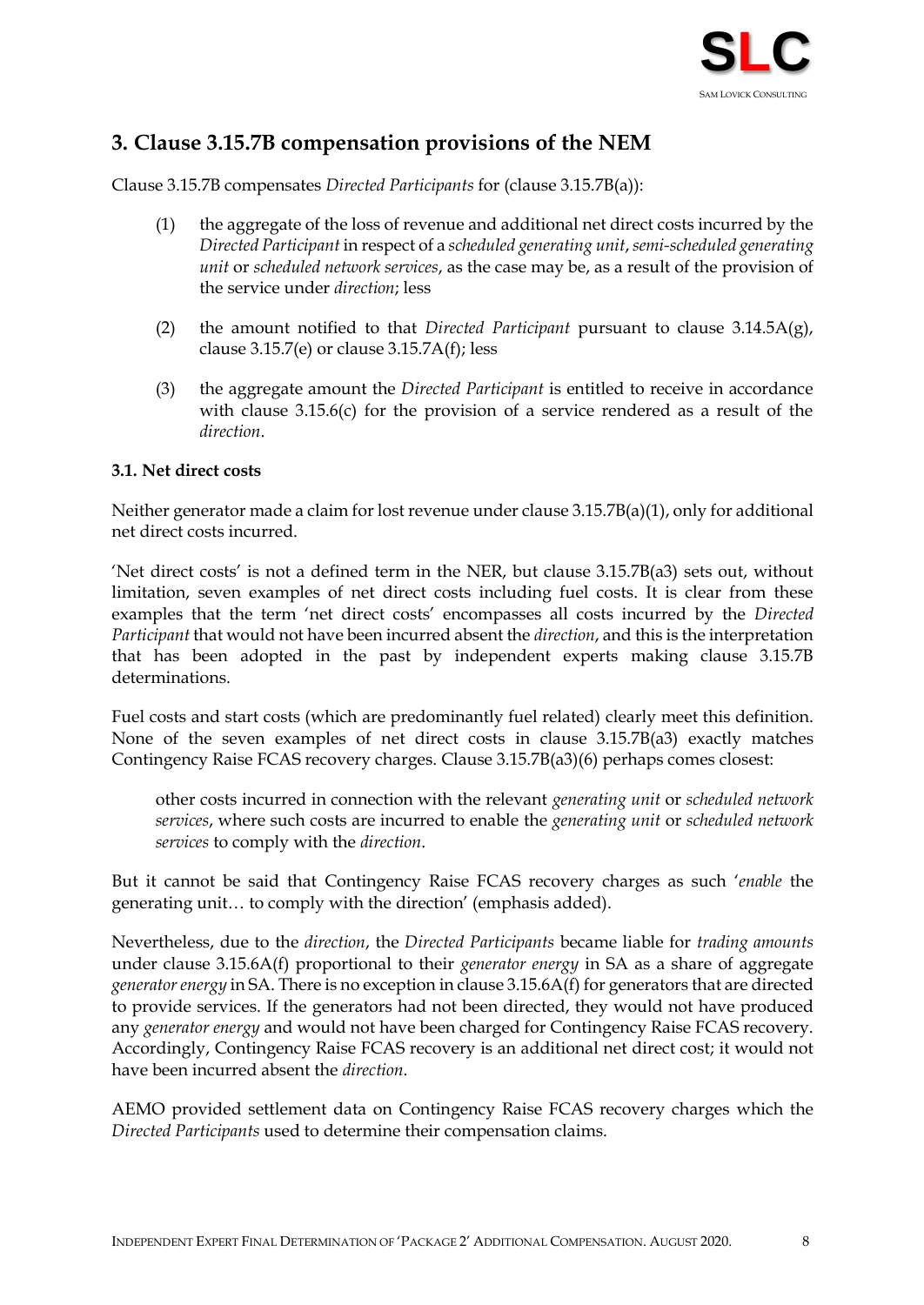

#### <span id="page-8-0"></span>**3.2. Adjustment for revenues received**

To determine total compensation, clause 3.15.7B(a)(2) requires that compensation for the directed services calculated according to clauses 3.15.7 and 3.15.7A is deducted from net direct costs. Clause 3.15.7B(a)(3) requires that revenues defined in clause 3.15.6(c) are also deducted, specifically revenue earned by the *Directed Participant* during the *direction* 'from any service, other than the service the subject of the *AEMO intervention event*'.

#### <span id="page-8-1"></span>**3.2.1 Revenues from non-directed services**

One *Directed Participant* made no clause 3.15.7B(a)(3) deductions. In contrast, the other deducted the revenue the *trading amounts* they received for the non-directed *market ancillary services* that they provided, specifically fast raise, slow raise, delayed raise, delayed lower and regulation raise.

In our view, the latter approach is correct. Revenue from non-directed *market ancillary services*  should be deducted. The purpose of clause 3.15.7B is to ensure that *Directed Participants* do not make operating losses as a result of being directed. It is therefore appropriate to take account of all revenues that the *Directed Participant* receives during the *direction*. The plain language of the NER supports this view; the *Directed Participant* is entitled to the revenue from any other service which is not the subject of the *direction* (clause 3.15.6(c)), and that must be deducted from any claim (clause 3.15.7B(a)(3)). If revenue from the other sources (plus the revenue from the directed services) is greater than the net direct costs, then no additional compensation can be claimed.

#### <span id="page-8-2"></span>**3.2.2 Revenues from directed** *market ancillary services*

The directed services in four of the claims, the Claim A and Claims 1, 4 and 6, were for *market ancillary services* (FCAS). Compensation for directed *market ancillary services* under clause 3.15.7 is based on the 90th percentile of *ancillary services prices* over the preceding year. AEMO determined the 90<sup>th</sup> percentile price and provided settlement data on compensation accordingly.

#### <span id="page-8-3"></span>**3.2.3 Defining revenues related to** *system strength services*

The directed services in the other three claims were for *system strength services* only. This is not a *market ancillary service*. The NER makes no provision for determining a compensation amount for directed *system strength services*. Compensation cannot be based on clause 3.15.7A because, as noted in sectio[n 1.2,](#page-4-1) AEMO would not have had to make a *direction* had the *Directed Participants* made *dispatch bids*for *energy* or FCAS. This may not be the case for other generating technologies. Hence, in this instance the NER makes no payment for directed *system strength services* as such.

AEMO determined that compensation for *energy* generated while providing the *system strength services* should be calculated in accordance with clause 3.15.7 as if *energy* was the directed service. *Energy* compensation is therefore based on 90th percentile *spot price* over the preceding year. AEMO also calculated compensation for *energy* in this way for the *directions* for FCAS, indicating perhaps that these units were also providing directed *system strength services*. We follow this approach in determining additional compensation in these claims but note that the NER are somewhat ambiguous as regards compensation for *energy* under directions for *system strength services*. (See endnote 2)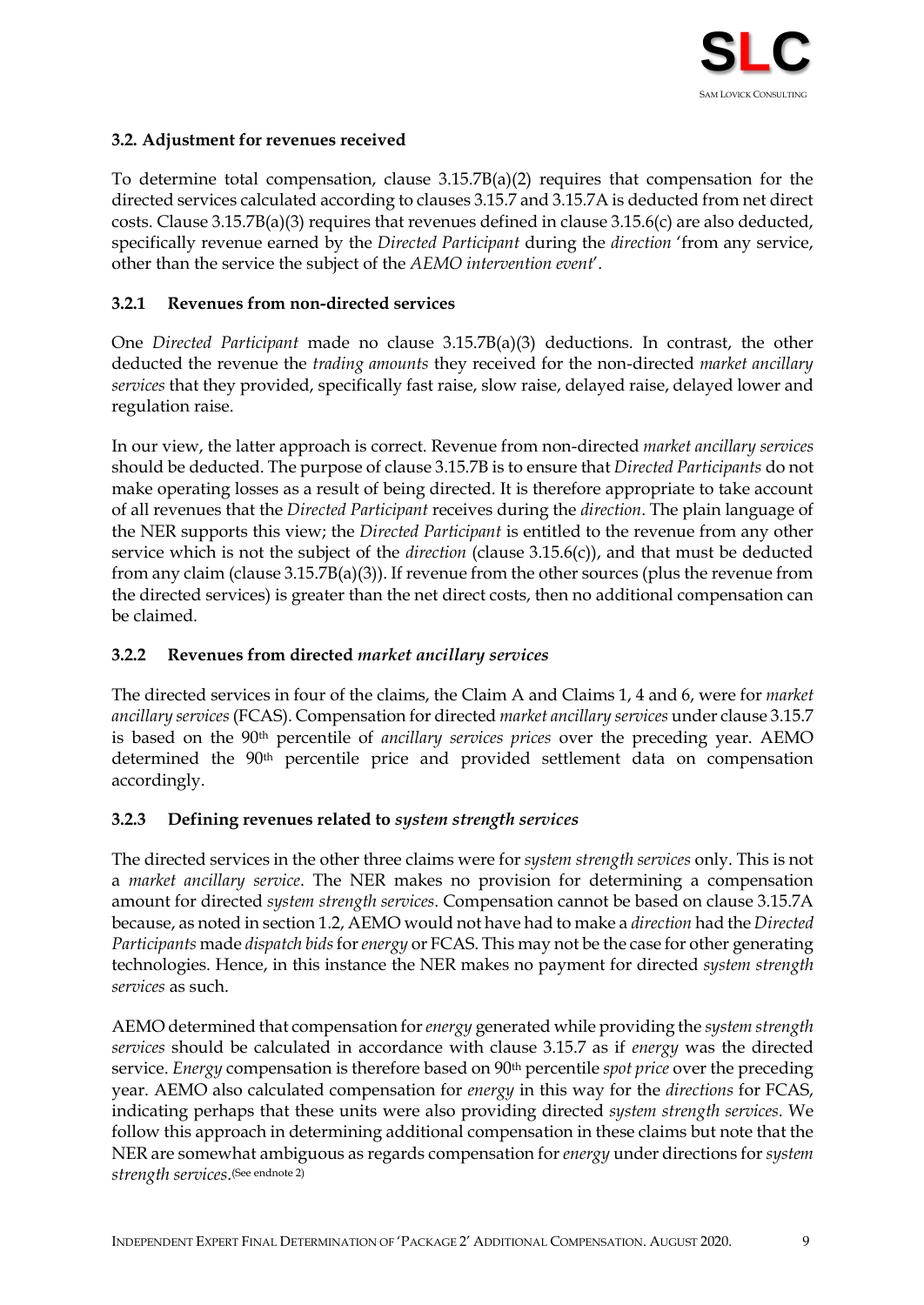

## <span id="page-9-0"></span>**4. Calculations of the claimed amounts**

#### <span id="page-9-1"></span>**4.1. Clause 3.15.7B(a)(1) claims for loss of revenue**

The *Directed Participants* did not seek additional compensation for loss of revenue under clause  $3.15.7B(a)(1)$ .

#### <span id="page-9-2"></span>**4.2. Clause 3.15.7B(a)(1) claims for additional net direct costs**

The *Directed Participants* sought compensation for additional net direct costs under clause 3.15.7B(a)(1), for fuel costs, start costs and Contingency Raise FCAS recovery charges.

#### <span id="page-9-3"></span>**4.2.1 Fuel consumption**

For each of six claims, Claims 1 to 6, the *Directed Participants* provided an Excel spreadsheet setting out aggregate fuel consumption in TJ across a group of generating units. This was evidenced with matching metering data. Fuel consumption for each *direction* in each period was based on the trading load under the *direction* in that period divided by the sum of all trading loads (to which the metered fuel data applied) in that same period. Specific metered fuel consumption was supplied for Claim A.

The approach used in Claims 1-6 implicitly assumed that all the generating units involved had the same heat rate. We investigated whether adjusting fuel consumption to take account of differences in heat rates would materially change the amount of compensation. We determined that the differences would be small. Furthermore, accurate and up to date heat rates were not available. Considering this and the small impact that the heat rate adjustment has on fuel consumption estimates for individual claims (smaller still across all claims in aggregate), we determined that the claimant's approach is appropriate.

Claim A included an incorrect estimate of fuel consumption in one settlement period of the *direction.* This was corrected.

Otherwise, the data and calculations submitted by the *Directed Participants* were sufficient to substantiate the claims in respect of fuel consumption.

#### <span id="page-9-4"></span>**4.2.2 Fuel costs**

Both *Directed Participants* provided invoices for fuel purchases in February 2020 indicating the unit cost in \$/GJ. In all cases, the quantity of fuel referenced in the invoices was enough to supply the *Directed Participants* across all the claims. This was appropriate evidence that the *Directed Participants* had incurred costs of at least the invoiced amounts for fuel used to supply the directed services.

One of the *Directed Participants* initially estimated their claim for fuel costs using the spot price for fuel at the time of the *direction*. They submitted that the spot price was the appropriate metric irrespective of the actual cash cost. We do not agree; in our view, the appropriate cost to use is the actual cash cost of the fuel incurred by the *Directed Participant*. The spot price would only be an appropriate metric if it were the cash cost paid*.* As a result, their compensation claim was adjusted to reflect the invoiced cost of fuel. The same party presented an invoice for fuel delivery costs which include both capacity and energy related components.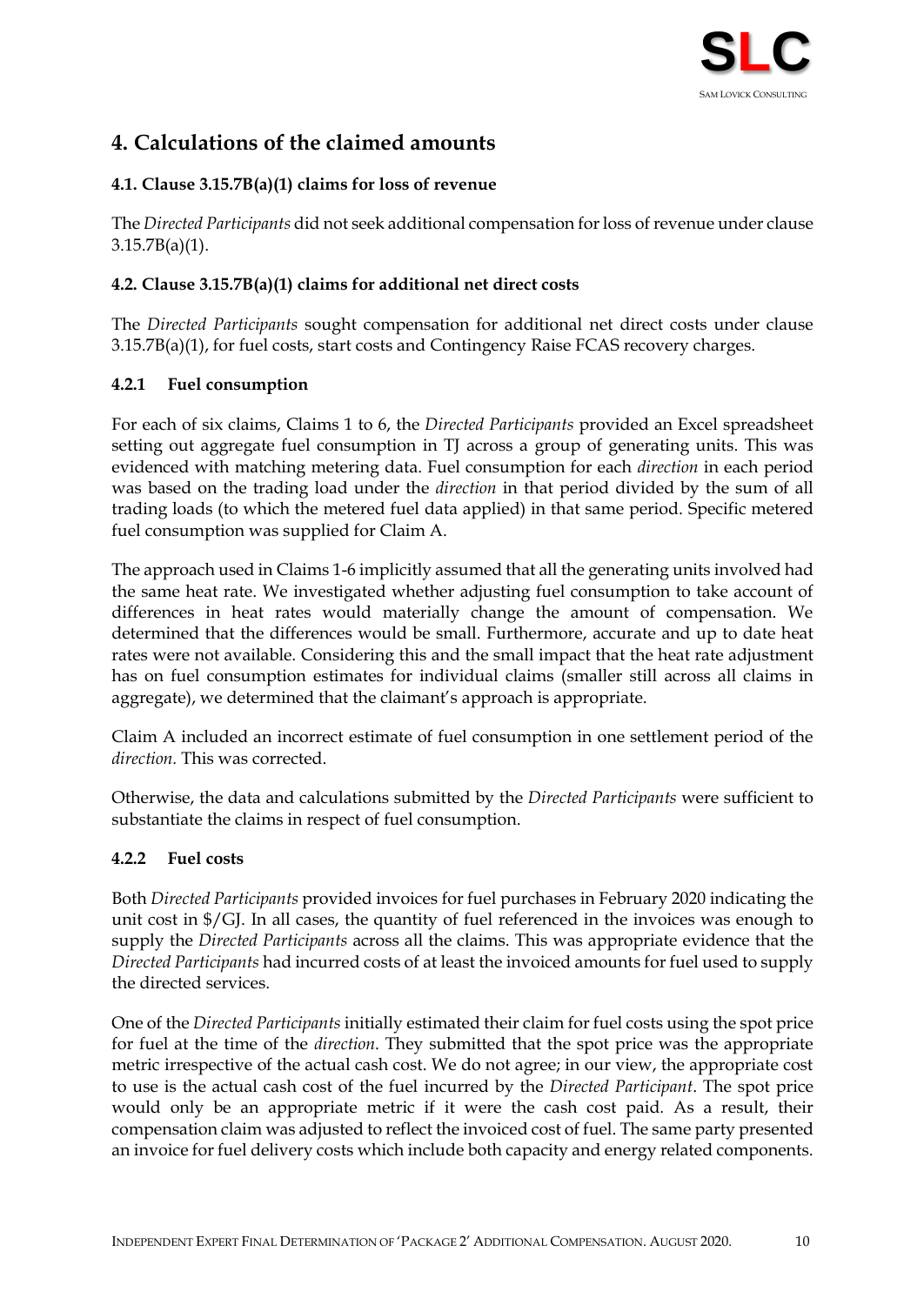

The former did not change with the amount of fuel consumed and was therefore excluded from the claim.

#### <span id="page-10-0"></span>**4.2.3 Start costs**

Claims 1 and 3 included start costs. The *Directed Participant* submitted a spreadsheet for each claim detailing the type of start required delineated in terms of the duration of the prior offtime. Claim 1 might be described as a hot start after a short off-time. Claim 3 might be described as a warm start after a longer off-time. For each start they set out

- electricity consumption in MWh required to start and synchronise the unit;
- the quantity of fuel required to start and synchronise the unit;
- a fixed start cost; and
- the time taken to synchronisation.

As evidence in support of these costs, other than fixed start costs, they submitted an extract from a technical description of the plant contained in an Information Memorandum. This was sufficient to substantiate their claims except in respect of the fixed start cost component.

Total electricity costs were based on the arithmetic average SA regional reference price over the time taken to synchronise (\$46.82/MWh for Claim 1, \$38.04/MWh for Claim 3). Start fuel costs were calculated using the fuel cost set out in section [4.2.2.](#page-9-4) The fuel and electricity costs for starts meet the requirements of clause 3.15.7B for additional net direct costs.

The *Directed Participant* also included an estimate of fixed start costs in their claim for start costs. In discussion they submitted that this was to cover additional operating and maintenance (O&M) costs that are not fuel costs or electricity costs that would not arise absent the start. They were not able to evidence specific component costs as they do not routinely assemble this information.

Despite the lack of additional supporting data, we are reluctant to exclude fixed start costs from the claims as generators certainly incur start-related non-energy O&M costs. They have been recognised in prior clause 3.15.7B determinations of additional net direct costs for open cycle gas turbines. Furthermore, the *Directed Participant* submitted that AEMO itself recognises variable O&M costs in their forecasting and planningiv denominated in \$/MWh although these are not, in our view, an exact parallel of fixed start costs.

There are studies of non-energy variable costs from plant cycling. For example, in 2012 Kumar et al<sup>v</sup> estimated the non-energy-related cycling costs for similar US-based plant as between US\$25 and US\$42 per MW (25th and 75th percentiles) for hot starts and US\$36 and US\$87 per MW for warm starts. At current exchange rates, the *Directed Participant's* claims for fixed start costs are below the lower bounds of these estimates and are small, representing between 2%

iv See, for example, https://aemo.com.au/-/media/files/electricity/nem/planning and forecasting/inputs[assumptions-methodologies/2019/2019-input-and-assumptions-workbook-v1-3-dec-19.xlsx?la=en](https://aemo.com.au/-/media/files/electricity/nem/planning_and_forecasting/inputs-assumptions-methodologies/2019/2019-input-and-assumptions-workbook-v1-3-dec-19.xlsx?la=en)

<sup>v</sup> Kumar N, Besuner , Lefton S, Agan D and Hilleman D (2012) Power Plant Cycling Costs, *National Renewable Energy*  Laboratory available a[t https://www.nrel.gov/docs/fy12osti/55433.pdf](https://www.nrel.gov/docs/fy12osti/55433.pdf) (last viewed 10 June 2020).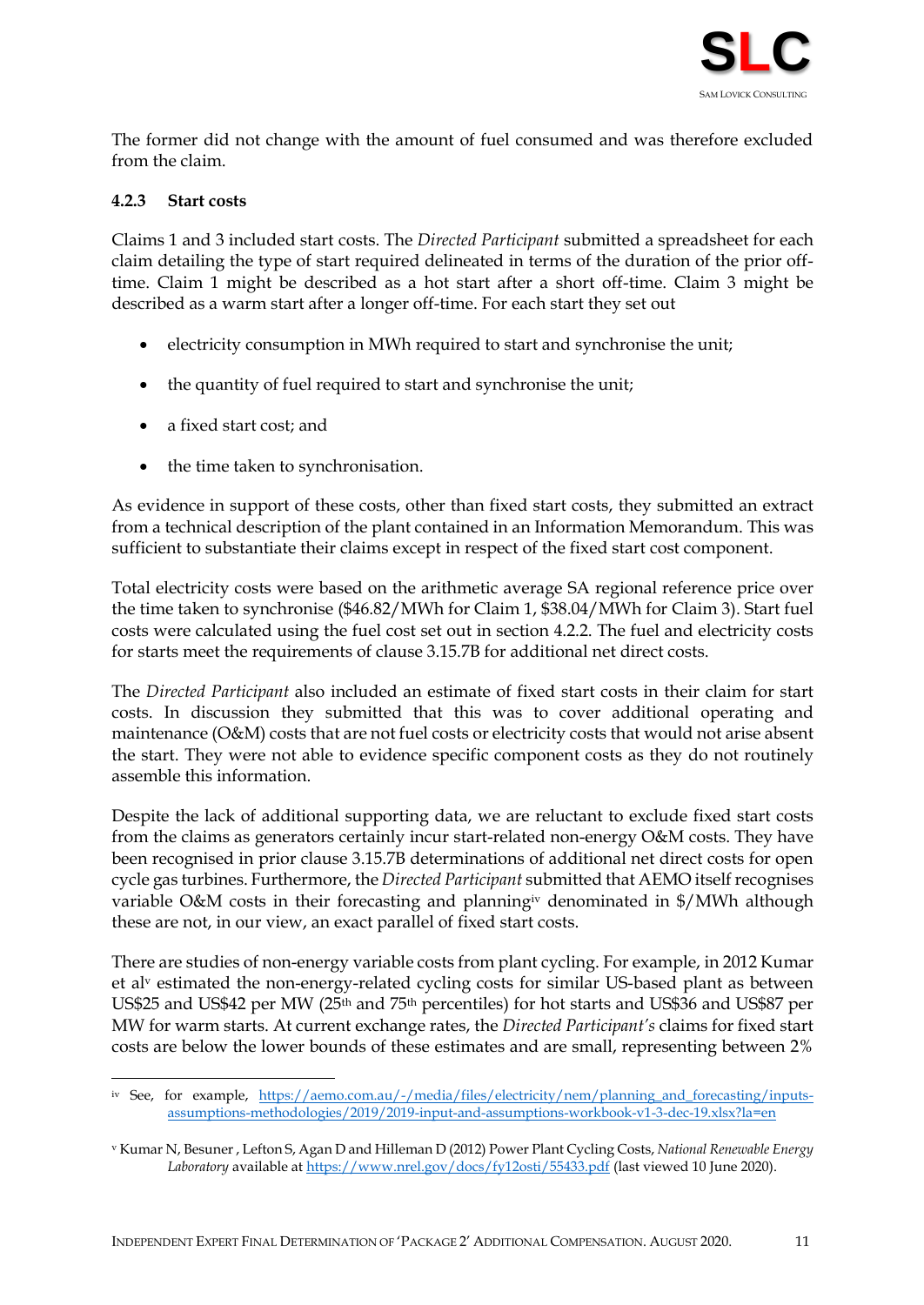

and 4% of the claimed additional net direct costs. On this basis, we determine that the claims for fixed start costs should be accepted.

#### <span id="page-11-0"></span>**4.2.4 Charges for Contingency Raise FCAS recovery**

The *Directed Participants* submitted spreadsheets detailing AEMO charges for Contingency Raise FCAS recovery separated into 6 second, 60 second and 5 minute classes. The spreadsheets allocated the sum of those charges in proportion to trading load (i.e. using essentially the same approach used to allocate fuel consumption to each unit, as set out in section [4.2.1\)](#page-9-3). This reflects the allocation principles set out in clause 3.15.6A(f).

The approach is appropriate, and the data and calculations submitted were sufficient to substantiate their claims in respect of Contingency Raise FCAS recovery.

#### <span id="page-11-1"></span>**4.3. Revenue deductions**

For the reasons set out in section [3.2,](#page-8-0) clause 3.15.7B requires that compensation for directed services and entitlements to *trading amounts*from non-directed services be deducted from costs to determine additional compensation. [Table 1](#page-11-4) summarise which services were and were not directed in these claims; non-directed services are market 'TA' indicating an entitlement to a *trading amount* for the service if it was provided by the *Directed Participant*.

<span id="page-11-4"></span>

| Table 1. Directed and non-directed services |                 |                     |       |       |          |          |       |       |                                                                               |  |
|---------------------------------------------|-----------------|---------------------|-------|-------|----------|----------|-------|-------|-------------------------------------------------------------------------------|--|
|                                             | Energy          |                     |       |       |          |          |       |       | 6 Second 60 Second 5 Minute 6 Second 60 Second 5 Minute Regulation Regulation |  |
|                                             |                 | Raise               | Raise | Raise | Lower    | Lower    | Lower | Raise | Lower                                                                         |  |
| Claim A                                     | Directed        | ТA                  | ТA    | ТA    | Directed | Directed | ТA    | ТA    | ТA                                                                            |  |
| Claim 1                                     |                 | Directed Directed   | ТA    | ТA    | Directed | Directed | ТA    | ТA    | ТA                                                                            |  |
| Claim 2                                     | <b>Directed</b> | ТA                  | ТA    | ТA    | ТA       | TA       | ТA    | ТA    | ТA                                                                            |  |
| Claim 3                                     | <b>Directed</b> | ТA                  | ТA    | ТA    | ТA       | ТA       | ТA    | ТA    | ТA                                                                            |  |
| Claim 4                                     |                 | Directed Directed   | ТA    | ТA    | Directed | Directed | ТA    | ТA    | ТA                                                                            |  |
| Claim 5                                     | Directed        | ТA                  | TА    | ТA    | ТA       | TA       | ТA    | ТA    | ТA                                                                            |  |
| Claim 6                                     |                 | Directed   Directed | ТA    | ТA    | Directed | Directed | ТA    | ТA    | ТA                                                                            |  |

#### <span id="page-11-2"></span>**4.3.1 Compensation for directed services**

The *Directed Participants* provided spreadsheets detailing the compensation for each *direction* for directed *energy* and, where relevant, directed *market ancillary services*. The 90th percentile prices, quantum of services provided, and compensation payments determined under clause 3.15.7(c) for these services were provided to them by AEMO in accordance with clause  $3.15.7(f).$ 

These compensation amounts need to be deducted from net direct costs under clause 3.15.7B(a)(2). One generator appropriately deducted compensation for directed *energy* and FCAS. The other generator appropriately deducted compensation for *energy* but failed to deduct compensation for directed FCAS in three of their claims. This was corrected.

#### <span id="page-11-3"></span>**4.3.2 Revenue for services that are not directed**

In its initial claim, one generator did not deduct revenues to which it was entitled for nondirected services supplied during the *directions*. For the reasons set out in section [3.2.1,](#page-8-1) it was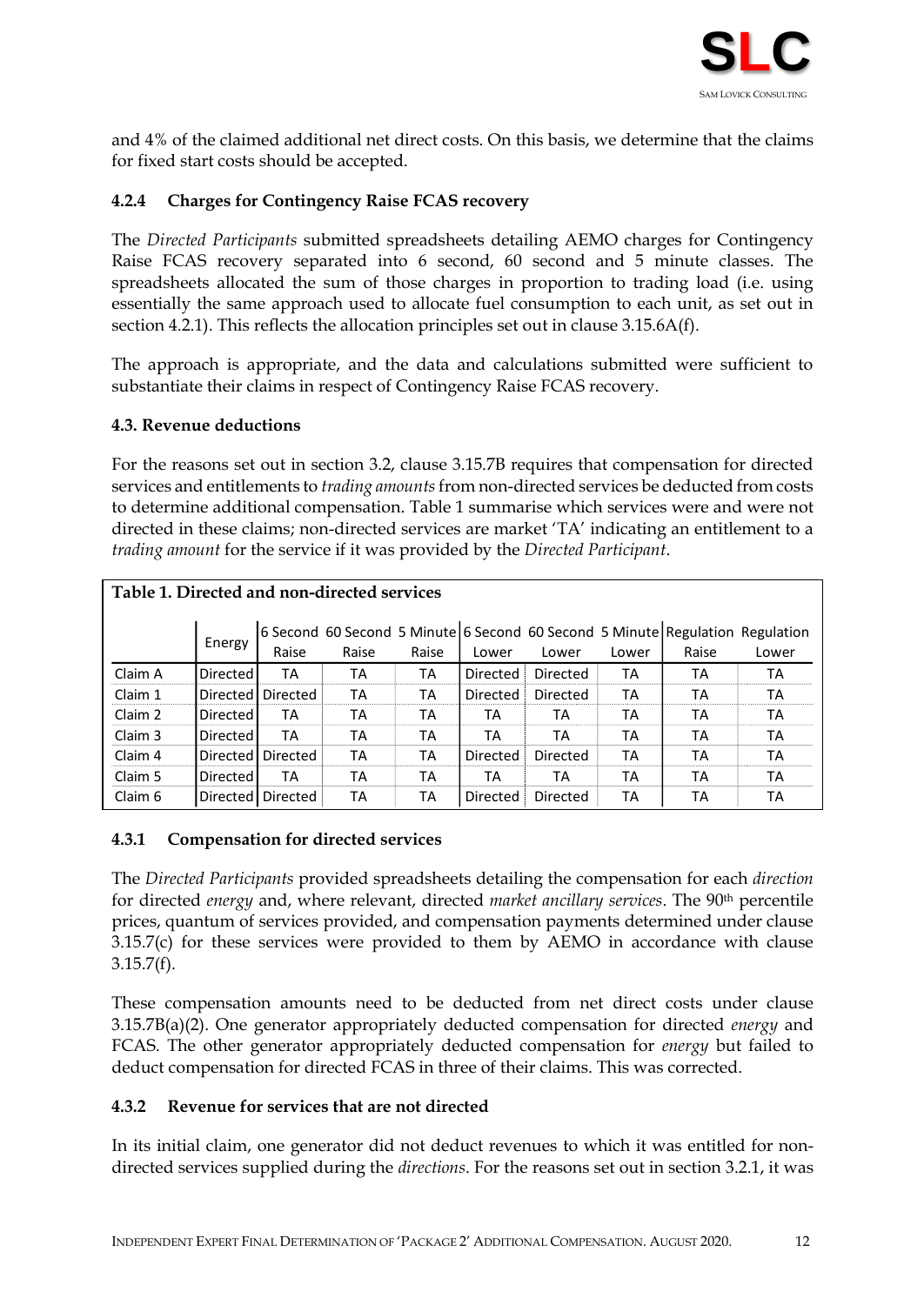

entitled to *trading amounts* for *market ancillary services* other than directed FCAS in accordance with clause 3.15.6(c). These must be deducted from any claim for additional compensation under clause 3.15.7b(a)(3). We estimated the *trading amounts* for all the services marked TA for each of the *directions* where this deduction was omitted and deducted them from net direct costs in order to assess the additional compensation. We based these adjustments on data supplied by AEMO.

The other generator deducted revenues for non-directed *market ancillary services* from its claim. However, their estimates of these revenues had calculation errors relating to the last 10-minute period of the *direction*. Their additional compensation claim was adjusted accordingly.

#### <span id="page-12-0"></span>**4.4. Total additional compensation**

Based on the foregoing and in accordance with clause  $3.12.3(c)((1)(B))$ , we have determined that the total amount of clause 3.15.7B compensation payable to the *Directed Participants* in respect of the 7 *directions* in 'package 2' is \$560,316 for billing week 6 and \$83,691 for billing week 7.